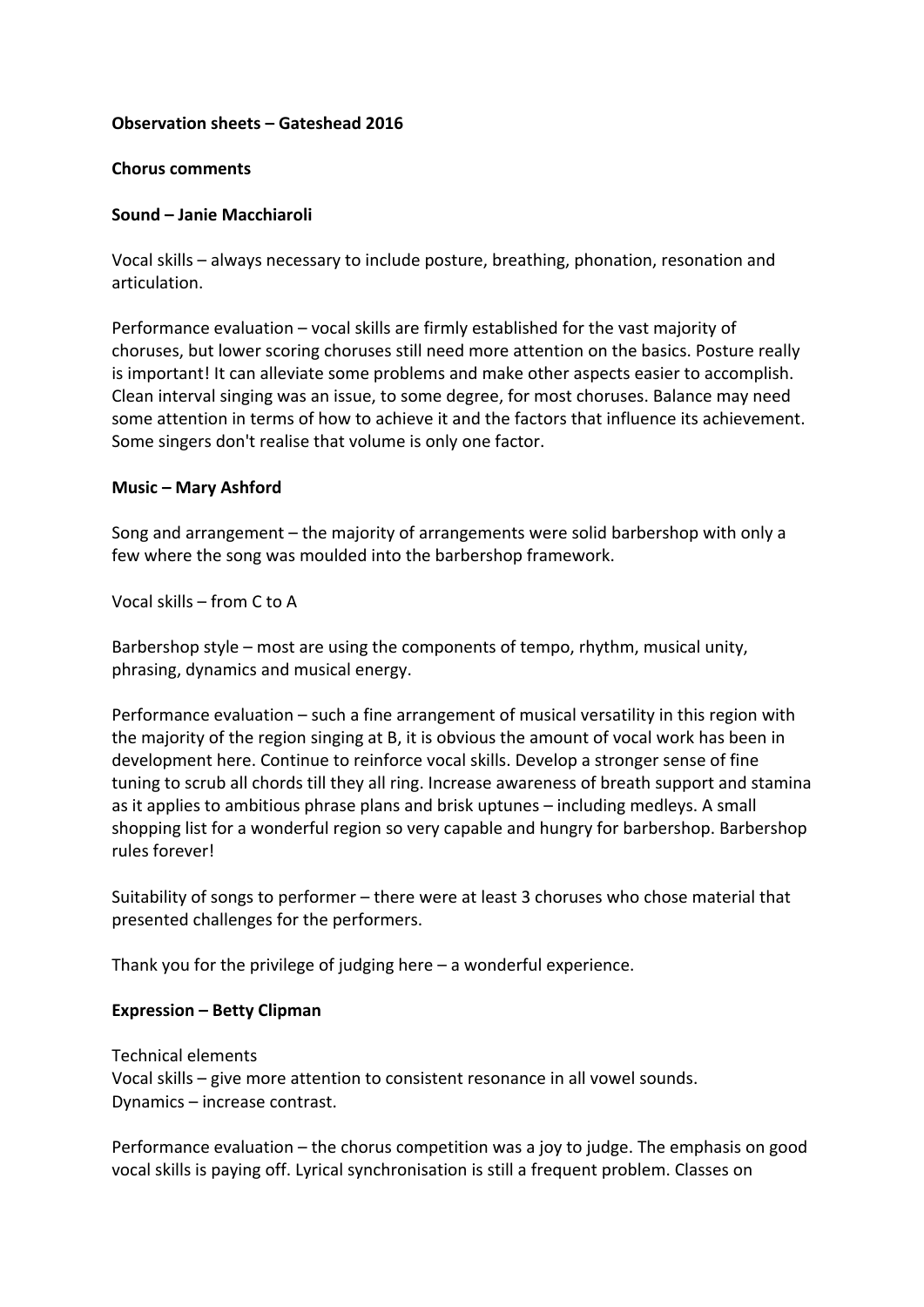techniques to make synchronisation consistent is needed. Lifting the air on every sustained word and phrase ending would be a good start to keeping the chorus together. Keeping the energy consistent at all volume levels is another area for the education to be focussed. 

You are doing so many things well in Region 31. I see improvement in all areas since the last time I judged here. Yeah!!!

#### **Showmanship – Renee Porzel**

Vocal skills  $-$  very good skills! Characterisation  $-$  expand and infuse into every moment. Costume – so much improvement here!! Yay!!

Performance evaluation – choreography plans well designed and appropriate for choruses. Make up and grooming well done on almost all, and costume fit and design both successful on most. Choruses need to infuse performances with sassy attitude and continuous energy, and would benefit from classes revolving around understanding theatrical performing. Choruses also need further education about facial animation and projecting character fully out to the last row. Continue classes involving choreography design and execution that help members understand how to perform choreography with total abandon while maintaining good vocal production.

Directors  $-$  all did a great job today !!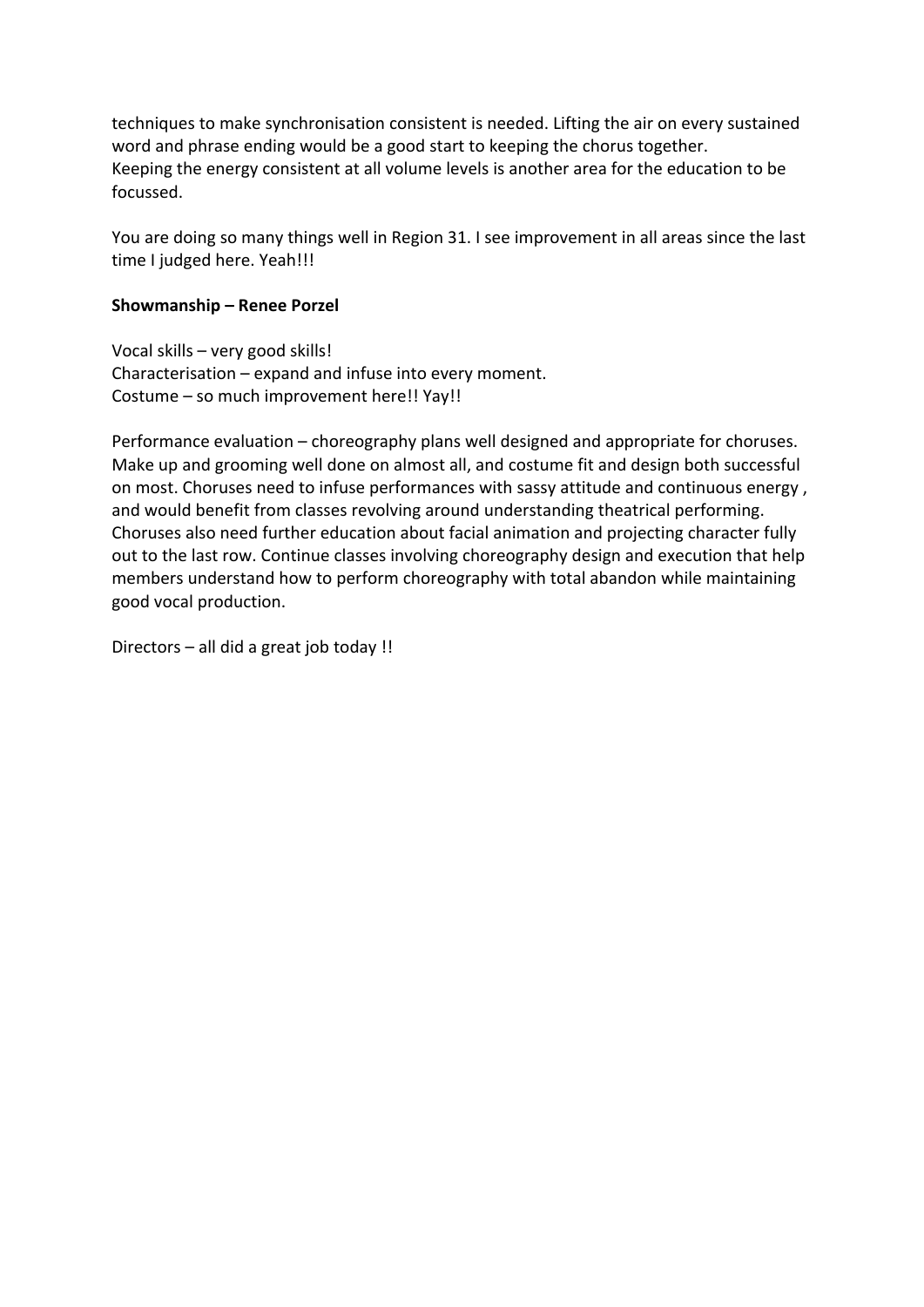# **Observation sheets – Gateshead 2016**

# **Quartets**

# **Sound – Janie Macchiaroli**

Vocal skills – there is evidence that all the quartet's are aware of this to some degree. Synchronisation – lack of synch affects accuracy.

Performance evaluation – for many quartets their harmony accuracy will be more consistent when awareness of accurate intervals is heightened and intonation is addressed. Also vowel production needs some attention to keep the singing space old and reduce tension from consonants. Balance and blend are tightly related nod the awareness of that relationship will pay dividends. The higher scorers need to understand the impact of artistry and maintaining the unit sound while adding the artistic sound.

# **Music – Mary Ashford**

Song and arrangement  $-$  the majority of arrangements sung today were strong barbershop vehicles. There were some that have more than they should of secondary chords that are difficult to ring. One arrangement was wide-voiced resembling a men's arrangement. Females do not have the vocal equipment to resonate and ring two-octave chords.

Vocal skills – doing well here Harmony accuracy – work here - it's fun! Barbershop style  $-$  yes, you are embracing barbershop! Tempo and  $r$ hythm  $-$  pulse, boules, pulse! Musical unity  $-$  work here - it's fun! Phrasing  $-$  more defined and expand Dynamics – always add more Musical energy  $-$  strive for consistency across all singers Musical artistry  $-$  emerging

Performance evaluation – fine region. Overall vocal skills ranged from C to B+ with the majority being in the B- to B range. Obviously a lot of attention has been spent here. Arrangements were overall solid barbershop. Areas to continue development : 1. Matched vocal resonance to strengthen the chords 2. Uniform approach to vowels to produce a cleaner lock and ring 3. Forward motion layered onto the musical plans 4. Develop IRger reservoirs of breath to sustain and support assertive musical plans 5. Embrace the magic of pulse within the defined tempo of uptunes. A joy to judge here!

Suitability to performers – overall, most singers are picking arrangements that are suited and well suited for them.

Thank you for the privilege of judging in this wonderful region.